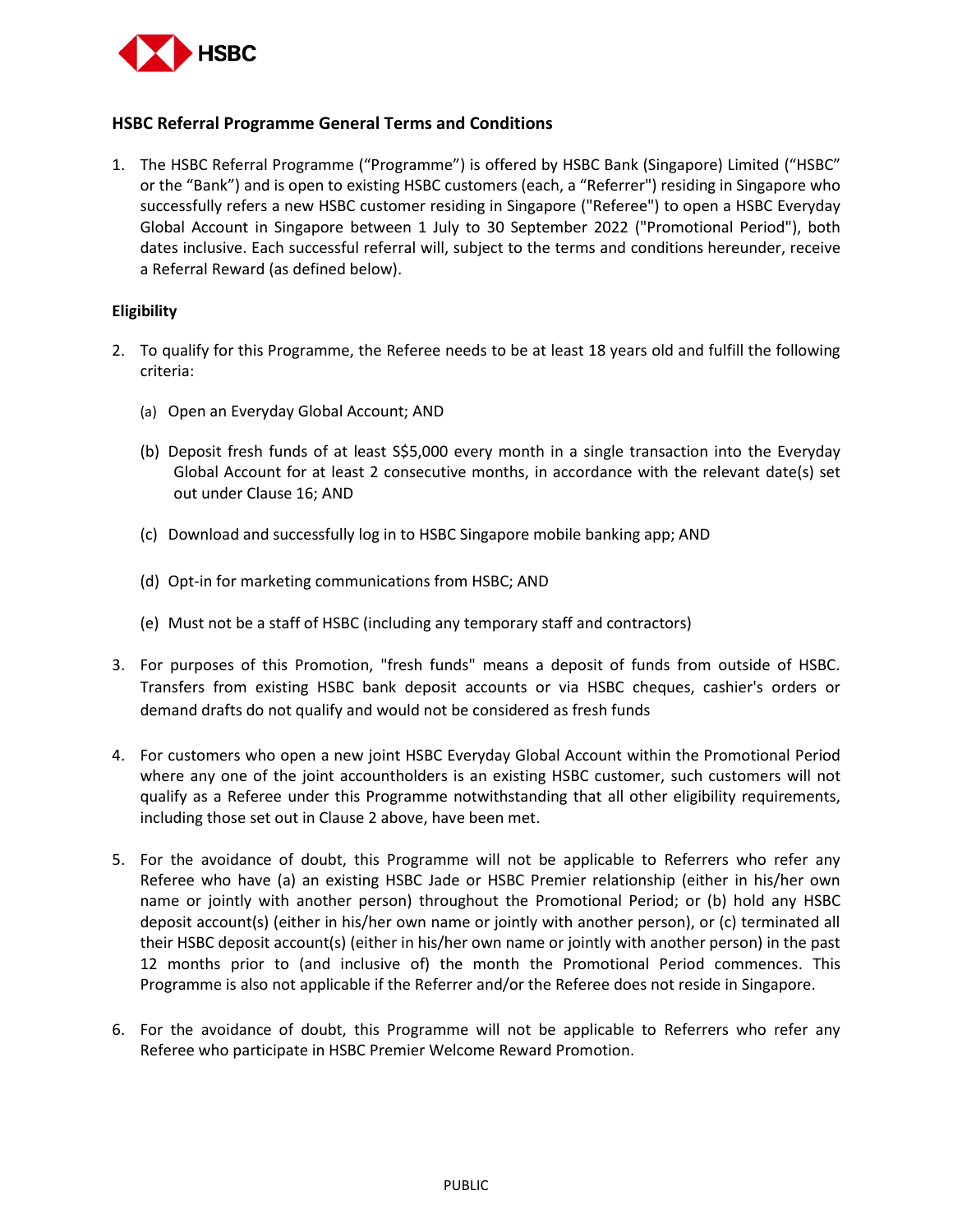- 7. Multiple Referees who open a joint HSBC Everyday Global Account will only be considered as one successful referral under this Programme.
- 8. For a Referrer to qualify for this Programme and the Referral Reward, the Referee who opens a HSBC Everyday Global Account via this Programme must (a) meet the stipulated criteria set out in Clause 2 by the relevant dates stipulated in Clause 16; and (b) maintain the HSBC Everyday Global Account for at least six (6) months from the date of account opening, failing which Clause 21 will apply.
- 9. For a Referrer to qualify for this Programme and the Referral Reward, the date of referral must not be later than the date of account opening by the Referee.
- 10. Eligible Referrers will receive one Referral Reward per successful referral.
- 11. Referrers cannot refer themselves for this Programme, or be part of the referred relationship.
- 12. If two or more Referrers refer the same Referee to the Bank and that Referee opens a HSBC Everyday Global Account during the Programme Period, only the eligible Referrer who first submits a duly completed referral form to HSBC will be entitled to receive the Referral Reward.
- 13. For the avoidance of doubt, successful referrals made under the HSBC Premier Referral Programme will not be eligible for this Programme.
- 14. Staff of the Bank who are (i) under the Wealth and Personal Banking Incentive Framework performance scorecard, (ii) working in any of HSBC branch and/or, (iii) is performing a customerfacing role will not be eligible to participate in this Programme as a Referrer.
- 15. Each Referrer must declare that consent has been obtained from the Referee to disclose his/her contact details to HSBC, and for HSBC to contact the Referee to offer banking services and products.

| 16. Referees shall fulfill the criteria set out in Clause 2(b) in accordance with the date(s) set out below: |  |  |
|--------------------------------------------------------------------------------------------------------------|--|--|
|--------------------------------------------------------------------------------------------------------------|--|--|

| Month of Everyday Global Account Opening | Complete 2 consecutive months of fresh funds<br>deposit by |
|------------------------------------------|------------------------------------------------------------|
| <b>JUL 2022</b>                          | 30 SEP 2022                                                |
| AUG 2022                                 | 31 OCT 2022                                                |
| SEP 2022                                 | 30 NOV 2022                                                |

# **Referral Reward Fulfilment**

17. Subject to Clause 10, Referrers who have satisfied the terms and conditions of this Programme ("Qualified Referrer") will be entitled to receive S\$50 worth of cash credits ("Referral Reward") per successful referral. The Referral Reward will be directly credited into the eligible Referrer's sole HSBC Singapore dollar (SGD) denominated deposit account held with the Bank.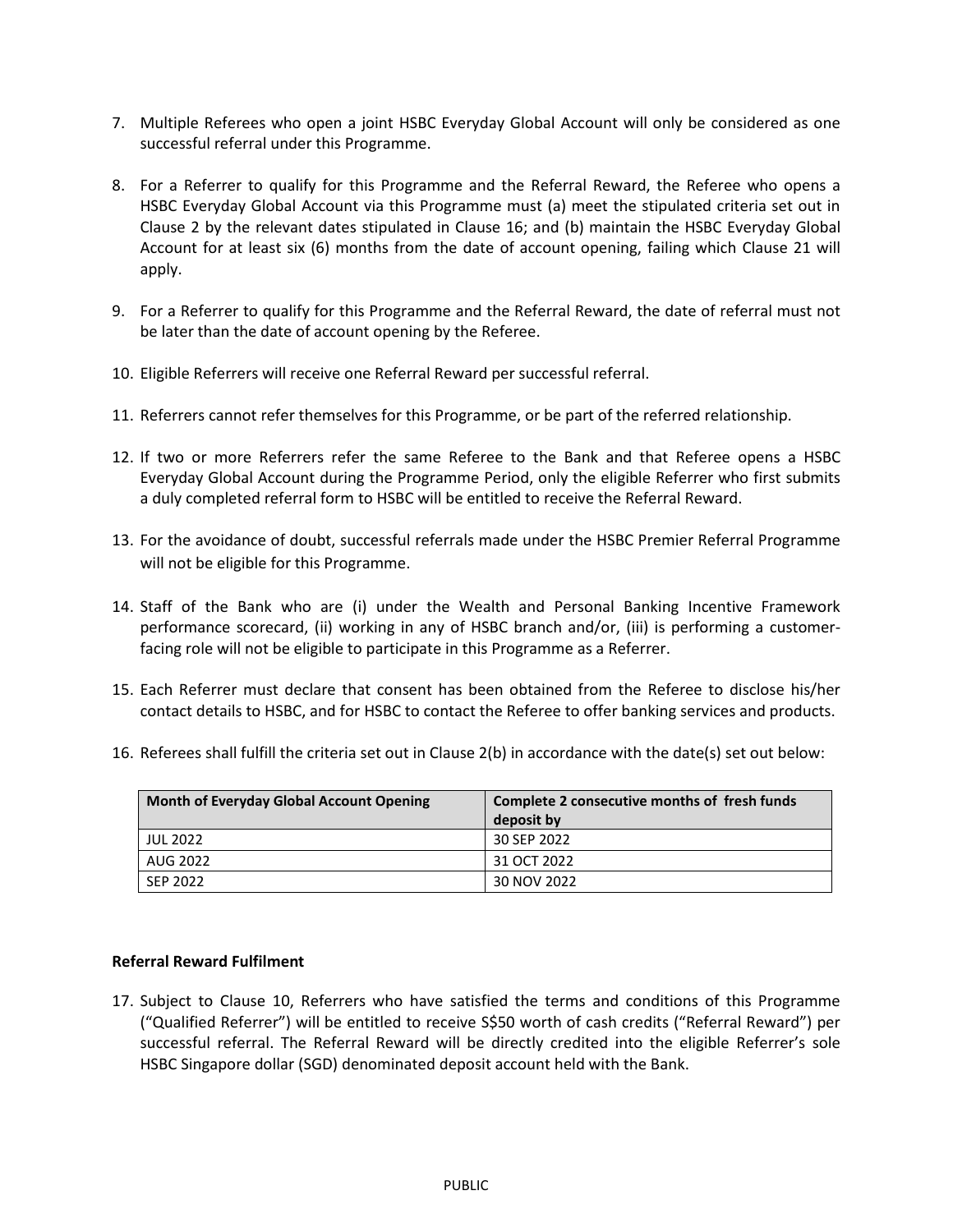18. Qualified Referrers will receive the Referral Reward as per the schedule below:

| <b>Month when Referee opens</b><br><b>Everyday Global Account</b> | Referee fulfills criteria by | <b>Referral Reward to be</b><br>credited by |
|-------------------------------------------------------------------|------------------------------|---------------------------------------------|
| <b>JUL 2022</b>                                                   | 30 SEP 2022                  | 15 NOV 2022                                 |
| AUG 2022                                                          | 31 OCT 2022                  | 15 DEC 2022                                 |
| SEP 2022                                                          | 30 NOV 2022                  | 15 JAN 2023                                 |

- 19. Qualified Referrers must still be existing HSBC customers at time of Referral Reward fulfillment in order to receive the Referral Reward.
- 20. The accounts of both the Qualified Referrer and the corresponding Referee must have been maintained in good standing and conducted in a proper and satisfactory manner (as determined by HSBC in its discretion) over the Programme Period and at the time of fulfillment, in order for the Qualified Referrer to receive the Referral Reward.
- 21. HSBC reserves the right to deduct the equivalent Referral Reward value for each referral from a Qualified Referrer's account in the event the corresponding Referee terminates his/her HSBC relationship within six months from the date of sign up.

# **General Terms and Conditions**

- 22. This offer is not valid in conjunction with other offers or promotions unless otherwise stated. Referees who participate in any time deposit promotions by HSBC offering cash credit, regardless of the time deposit placement amount, will not be considered as a successful Referee under this Programme.
- 23. HSBC assumes no responsibility for incomplete, lost, late, damaged, illegible, misdirected forms and/or other forms of communication which may result in the ineligibility of the Referrer and/or Referee to participate in this Programme.
- 24. HSBC reserves the right to make any changes to this Programme or replace any of the Referral Rewards with another item of similar value without any prior notice.
- 25. The Bank may, at its discretion, revise these Programme Terms and Conditions, (including but not limited to varying the Programme Period), or withdraw this Programme at any time without prior notice.
- 26. Only personal/individual accounts are eligible for this Programme. Terms and conditions governing personal deposit accounts and the relevant products (collectively, the "Account Terms") will apply. In the event of any conflict or inconsistency between these Programme Terms and Conditions and the Account Terms in respect of this Programme, these Programme Terms and Conditions shall apply to the extent of the conflict or inconsistency. Please visit [www.hsbc.com.sg/help/terms-and](http://www.hsbc.com.sg/help/terms-and-conditions/)[conditions/](http://www.hsbc.com.sg/help/terms-and-conditions/) for details of the Account Terms.